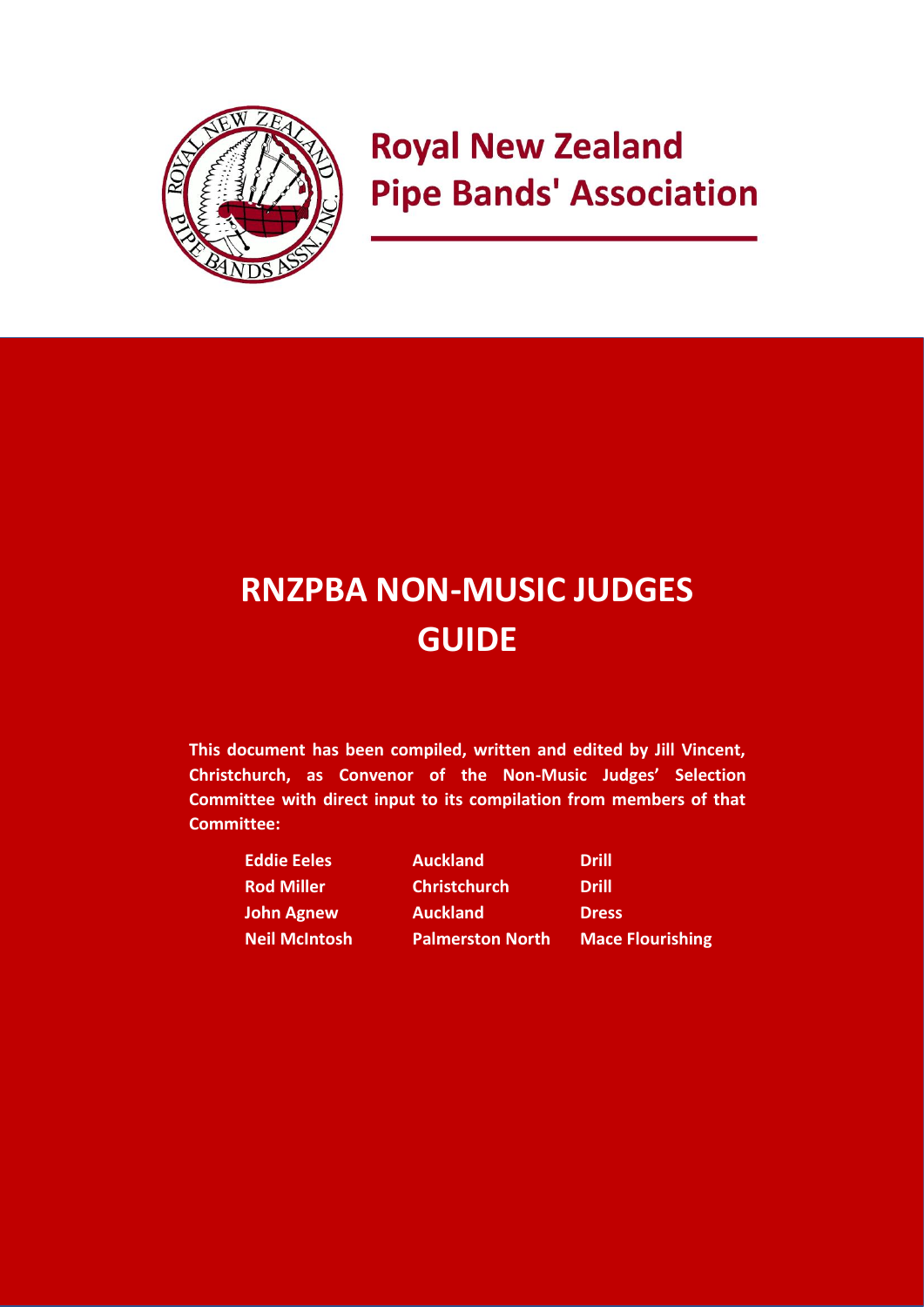# <span id="page-1-0"></span>**Contents**

(Note: topics are hyperlinked)

|     | <b>Topic</b>                                  | Page           |
|-----|-----------------------------------------------|----------------|
| 1.  | Introduction                                  | 3              |
| 2.  | Expectation                                   | 3              |
| 3.  | What is expected of a judge - the result      | 3              |
| 4.  | What is expected of a judge $-$ the appraisal | $\overline{4}$ |
| 5.  | <b>Satisfying expectations</b>                | 4              |
| 6.  | Aims of a Non-Music judge                     | 5              |
| 7.  | <b>Procedures for judging a Street March</b>  | 5              |
| 8.  | <b>Judging dress</b>                          | $\overline{7}$ |
| 9.  | <b>Judging Drum Majors</b>                    | 10             |
| 10. | <b>Judging Displays</b>                       | 12             |
| 11. | <b>Judging criteria</b>                       | 13             |
| 12. | The Principles of competent judging           | 13             |
| 13. | <b>Conclusion</b>                             | 14             |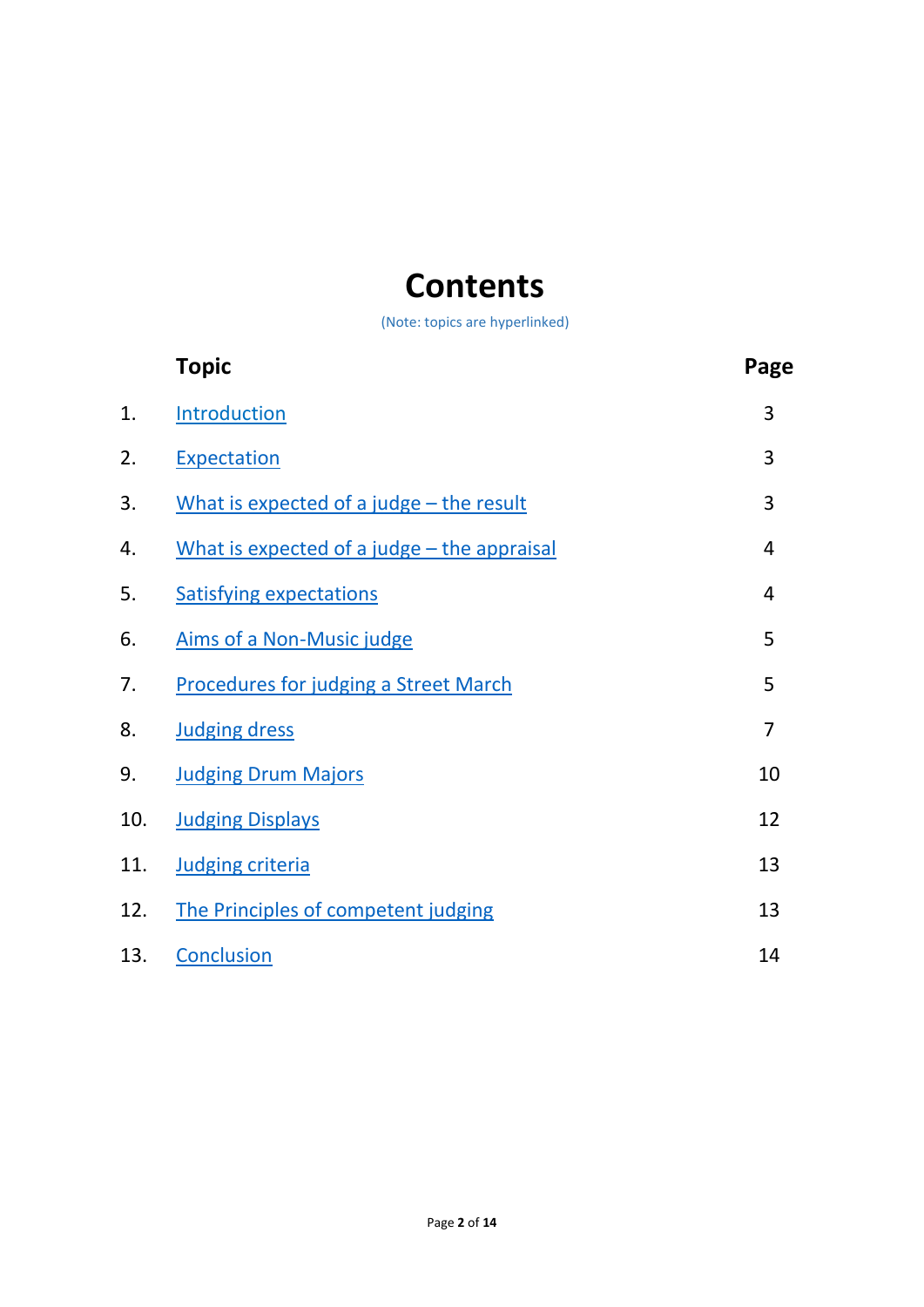# **1. Introduction**

<span id="page-2-0"></span>It is the intention of the RNZPBA to have a system which enables the judging of Non-Musical events to be undertaken by people who are adequately versed in all aspects of Drill and Dress.

The content of this document covers the personal qualities likely to be found in successful judges:

- o Expectation of Judges.
- o Aims of a Non-Music Judge.
- o Procedures for Judging a Street March.
- o Guide to wearing Highland Dress to assist with Judging.
- o Judging Drum Majors.
- o Guidelines for Judging Displays.
- o Principles of Competent Judging.

#### [Back to top](#page-1-0)

## **2. Expectation**

<span id="page-2-1"></span>The expectation of Non-Music Judges does not differ from that of the Music Judges. In the Music Judges manual there are three sections on:

- 1) What is expected of a Judge The result.
- 2) What is expected of a Judge The Appraisal.
- 3) Satisfying expectations.

It is appropriate that these 3 sections be repeated in this document.

#### [Back to top](#page-1-0)

## **3. What is expected of a judge – the result**

<span id="page-2-2"></span>In its very simplest terms, the adjudicator's primary responsibility in pipe band contests is to allocate points or placings, putting competing bands in order of merit to produce a result; decisive for the contest organiser and fair for the contestants.

In other words, sorting out winners, place-getters and also-rans.

But there is a wider dimension to the judging assignment. As well as just producing a result for the contest organizer, there are likely to be two questions implicit in the outcome: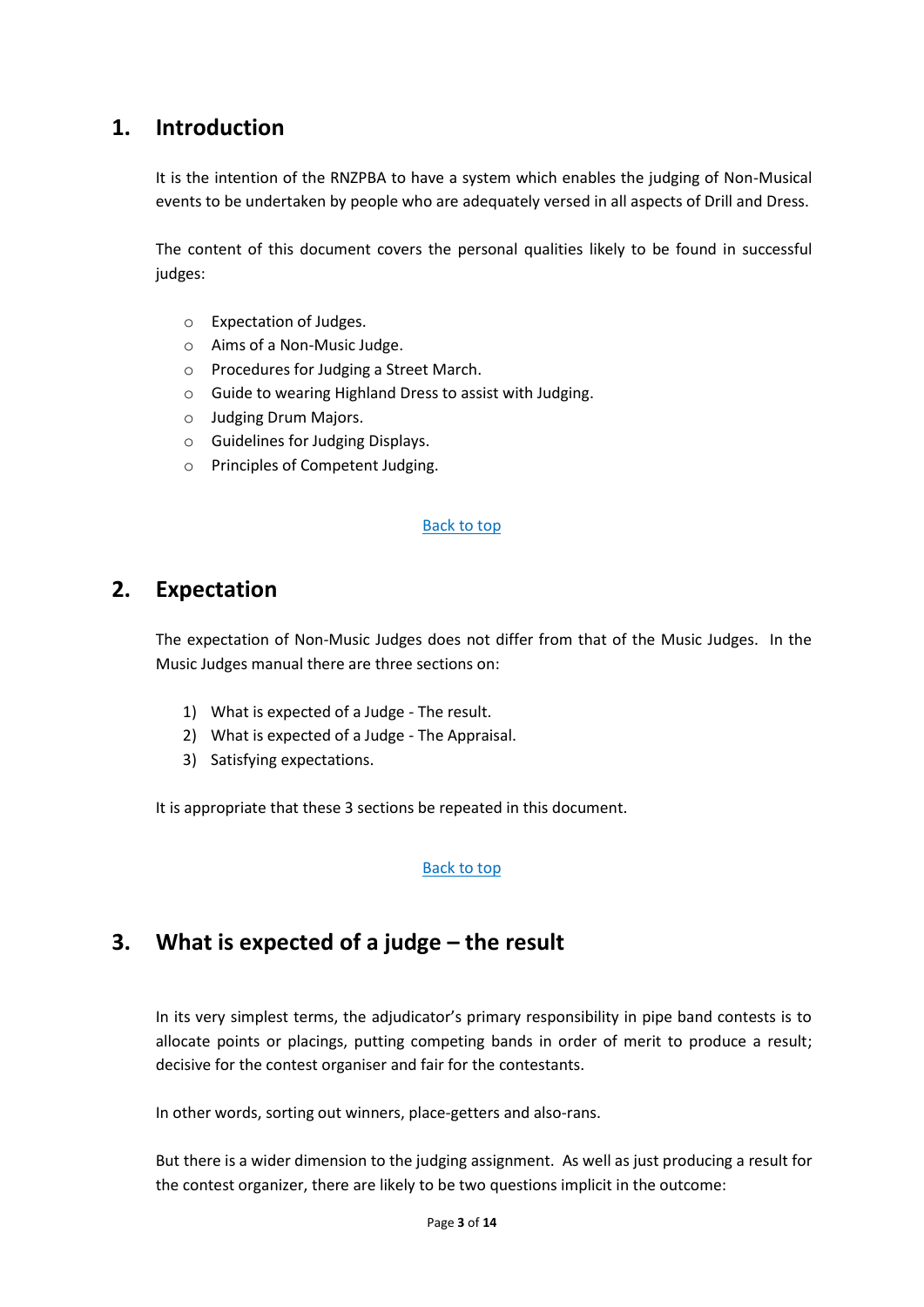- o For competing bands 'Were we fairly placed and why?'
- o For the adjudicator 'Was my adjudication fair and justifiable?'

In forming an understanding and appreciation of the judges' task it is therefore appropriate to recognize the first outcome, producing a result for the contest, may well be the easiest, but arriving at the outcome fairly, involves processes which should satisfy both the competing bands and, just as much, the Judge.

## <span id="page-3-0"></span>[Back to top](#page-1-0)

# **4. What is expected of a judge – the appraisal**

Arriving at a result is the most important role of the adjudicator but, second, and no less important, is to acknowledge that bands also deserve to know, in meaningful measure, how, why and where they excelled or failed.

However, it should also be acknowledged that there are bounds and limitations to what a judge can put into a critique, especially in the Street March when bands are timed at only 3 minutes apart. So, the critique in isolation may not totally justify a band's result but it must be given in the context of the comparative merits of a performance. A judging appraisal must be honest in conveying the negative aspects but in an appropriately constructive manner.

All of this sounds simple and logical. In reality, it calls for specialized skills and knowledge in all aspects of Judging drill and dress.

## <span id="page-3-1"></span>[Back to top](#page-1-0)

# **5. Satisfying expectations**

For the RNZPBA there will be a reasonable expectation that its judges will perform professionally in all aspects of the task and provide fair adjudication and enlightened appraisal to support their decisions. This expectation will be no less shared by competing bands. For judges, job satisfaction and self-respect lie in building a reputation for consistently delivering fair and balanced assessment. This can only be fully realised by being able to produce knowledgeable critiques on performances.

## [Back to top](#page-1-0)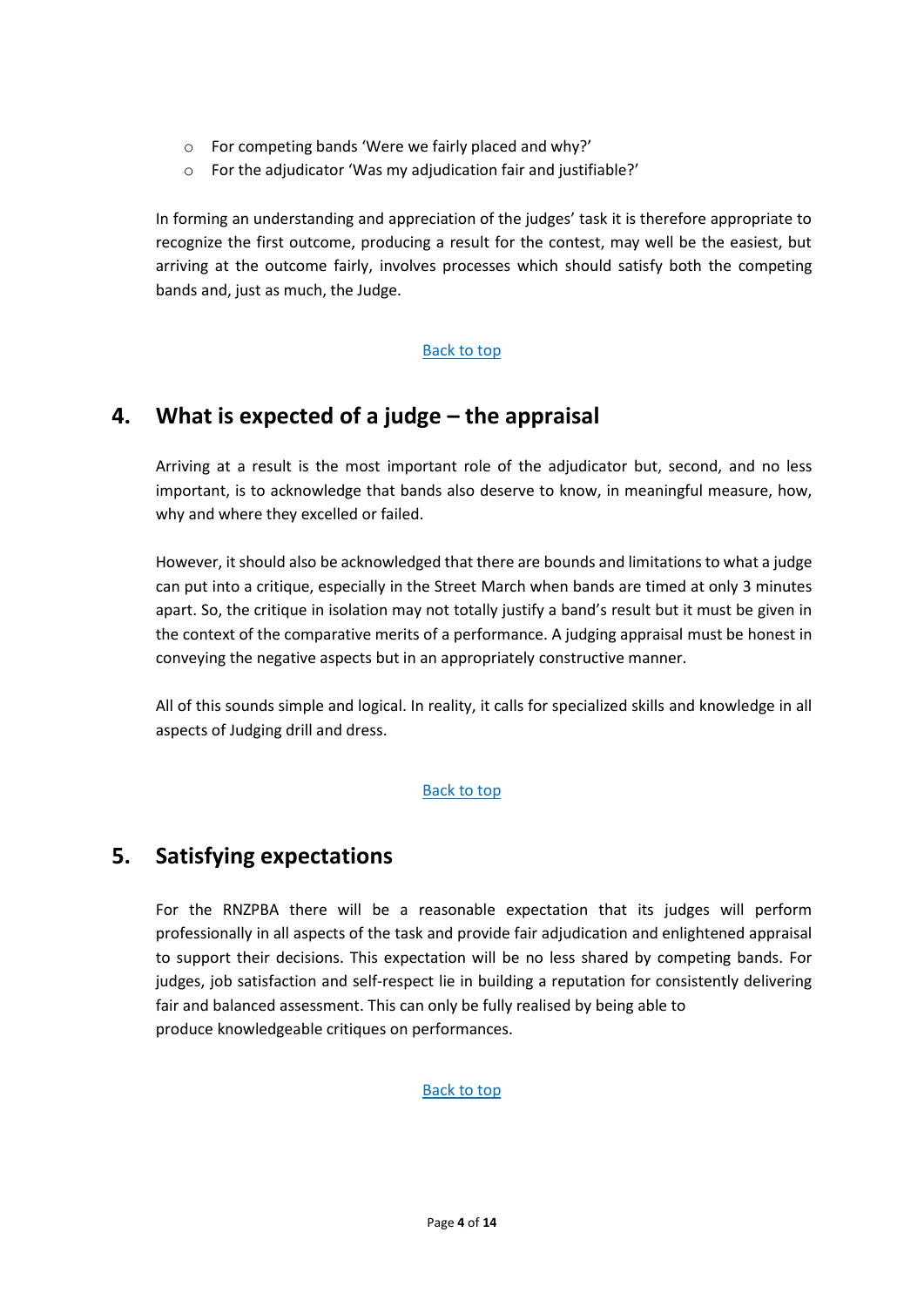# **6. Aims of a Non-Music judge**

- <span id="page-4-0"></span>o To be encouraging and helpful to bands when writing reports.
- o To give constructive criticism.
- o To make positive comments.
- o To be impartial.
- o To maintain Honesty, Integrity and Sincerity.
- o To write clearly so as bands are able to read reports.
- o To be available to anyone who requires assistance.
- o To enjoy what you are doing.
- o To never stop learning.

#### [Back to top](#page-1-0)

# **7. Procedures for judging a Street March**

- <span id="page-4-1"></span>o **Judge No. 1.** Judges the start and up to the first wheel; judge the wheel and as the band moves away from the wheel.
- o **Judge No. 2.** Judges covering and dressing, usually in a position between the two wheels.
- o **Judge No. 3.** Judges the band approaching the second wheel, judge the wheel and as the band moves away from the wheel.

#### 7.1 **Method of Judging**

**Before the Street March commences inspect the area where you will be judging. Be familiar with any problems likely to upset the D/M or the band.**

#### 7.2 **Right wheel**

From approximately 25 metres from wheeling point, starting at the 4th file and moving across to the 1st file, check the covering of each file and the four intervals across the files. Check that the D/M is held in the centre. Stay beside the 1st file and, as the band passes you, check the dressing in all ranks and intervals between ranks, then move smartly past band to take up position on the inside of the wheel.

Check that each rank comes up square, goes right up to the common wheeling point and that the inner file of each rank closes up to one pace and is the same distance away from you that the front rank was. If greater, then the band has moved sideways to cover off (crabbing) and have not marched up square to the wheeling point. You cannot cover the person in front of you in a wheel. Has the Drum Major wandered off centre during the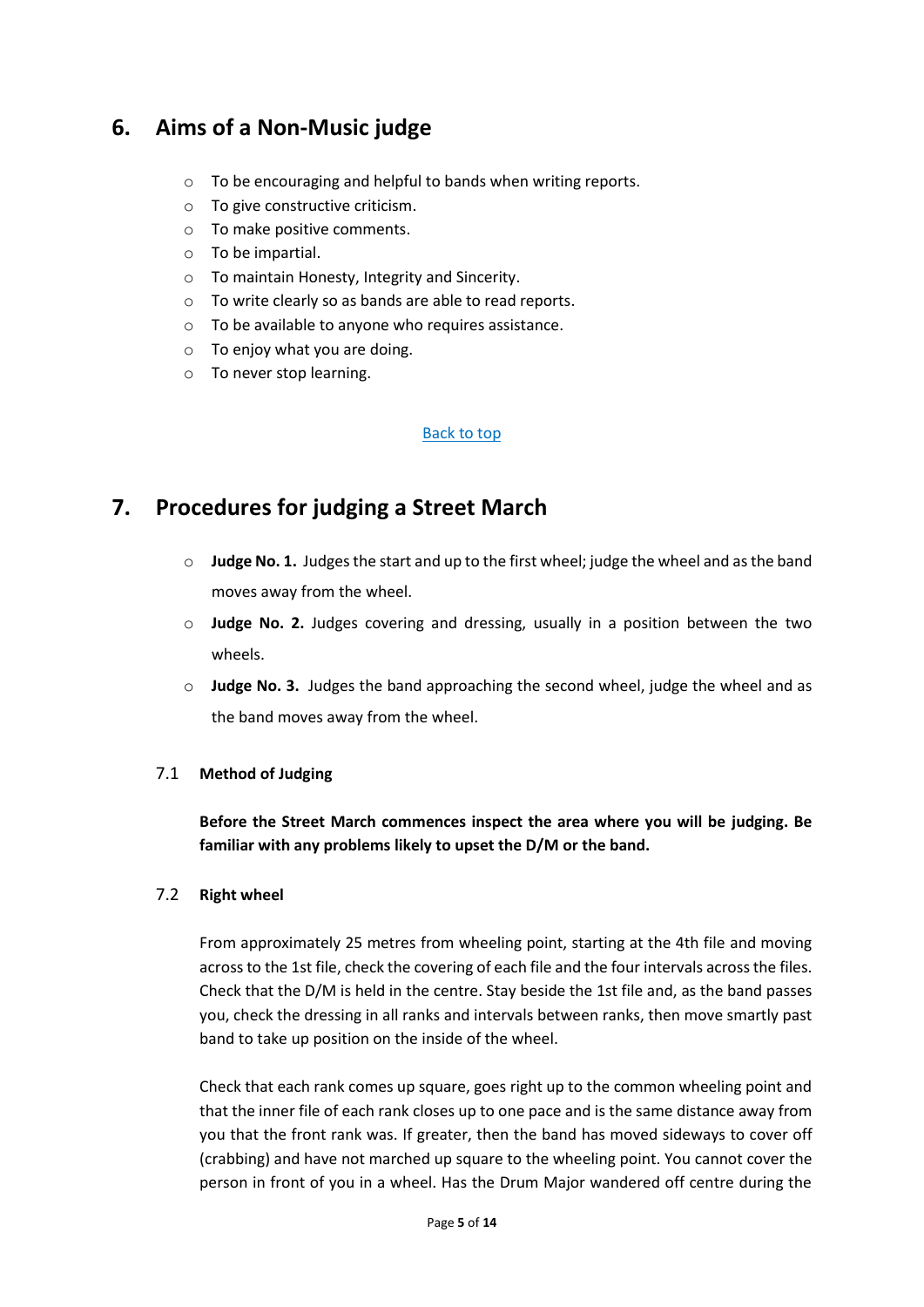wheel. Check each rank steps off together from the wheel. Is the band centre of the road. As band moves away from wheeling point, check the covering and interval of files and the Drum Major, from the rear – moving from 1st file to 4th file as you do this. Walk quickly back to be in position to prepare to judge the next band.

**Interval** - Check that the distance between files and ranks is consistently the same. Bands tend to march with 4 files of pipers, but 5-6 files of drummers. If this happens, interval is not regular. You would write on your sheet "side drummers' interval not regular with rest of band".

## 7.3 **Left wheel**

From position of 25 metres from wheeling point, starting with the 1st file and moving across to the 4th file, check the covering of each file and intervals across each file. Check that the D/M is held in the centre. Stay beside the 4th file and, as the band passes you, check the dressing in all ranks and the intervals between ranks, then move smartly past band to take up position on the inside of the wheel.

Check that each rank comes up square, goes right up to the wheeling point and that the inner file of each rank closes up to one pace and is the same distance away from you that the front rank was. If greater, then the band has moved sideways to cover off (crabbing) and have not marched up square to the wheeling point. You cannot cover the person in front of you in a wheel. Has the Drum Major moved off centre during wheel.

Check each rank steps off together from the wheel. Is band in the centre of the road. As the band moves away from wheeling point check the covering and interval of files and the Drum Major from the rear - moving from 4th file to 1st file as you do this. Walk quickly back to be in position to prepare to judge the next band.

## 7.4 **Covering and dressing**

Your judging area is approximately halfway between the two wheels, but closer to the first wheel. Check the distance you will cover to judge the covering and dressing of each band (usually 50 metres is about all you can cover comfortably).

At the end of your 50 metre stretch nearest to the first wheel, check across band from file 1 to file 4 that intervals are regular, that each file is covered, and the D/M is in the centre of the band. Stay beside the 4th file and, as the band marches past check each rank for dressing and interval. Once the band has passed, check across rear of the band again for covering and interval.

Walk quickly back to be in position to prepare to judge the next band.

## [Back to top](#page-1-0)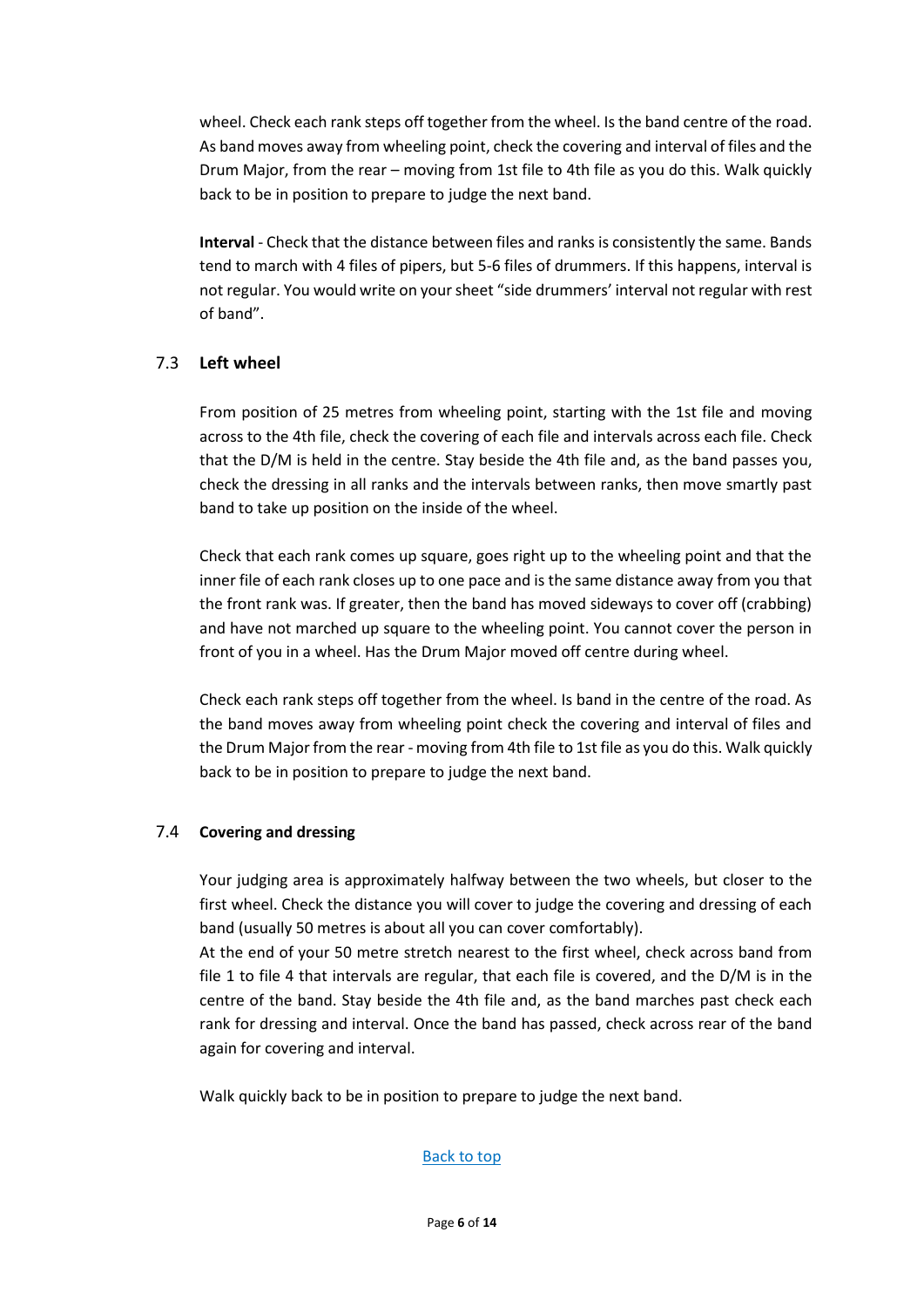# **8. Judging dress**

<span id="page-6-0"></span>The dress inspection is held prior to the commencement of the Street March, also while the band is performing their Set. Prior to the Street March make sure the band remains at attention for the inspection. Be aware of time – remember bands move off at 3 minute intervals for the Street March, so be as quick as possible. You will have plenty of time to assess the bands again during their Set performances.

## 8.1 **How to wear the kilt – a guide for the modern piper and drummer**

This is a basic guide on how to wear a modern kilted outfit. It does not relate to full dress, as this is a little too complicated for this type of article. It does, however, relate to the type of outfit and uniform worn by modern pipe bands and soloists alike. It should be noted that some things, like wearing a dirk with day dress, a horsehair sporran with normal daywear, a feather bonnet unless in full number one dress, or a plaid without a jacket is generally considered quite ridiculous. A smart, well presented turn-out with good posture, creates a significant impression. It establishes credibility, and, for a performing musician, this is important.

**Be proud to wear the kilt. In it you are constantly advertising our movement. Remember it is equally important that you respect the uniform after you have played your set etc. Don't debase it. We don't have an "undress' uniform.**

## 8.2 **Head Wear**

The Glengarry is worn, centered on the head about 2 fingers width above the left eyebrow and tilted to the right, sitting about 1 finger width above the right eyebrow. If worn straight and too loose it may incline to the left, which is not desirable. It should be stored flat and the tails should be pressed.

The badge should be firmly affixed to the rosette and cleaned as appropriate.

The Bonnet or Balmoral is worn in a similar fashion with the right side turned down over the right ear. Sometimes they can also be turned down at the front depending on the manufacture of the hat.

The Badge is worn on the left side of the head. There is a bow or ribbons that are worn at the rear. The badge is generally affixed to the rosette on the left side of the hat. The hat should be moulded and the turned downside should not stand out like a "sore thumb". This can be achieved by first wetting the hat then moulding the shape before allowing it to dry. The shape will then be retained if the hat is well stored.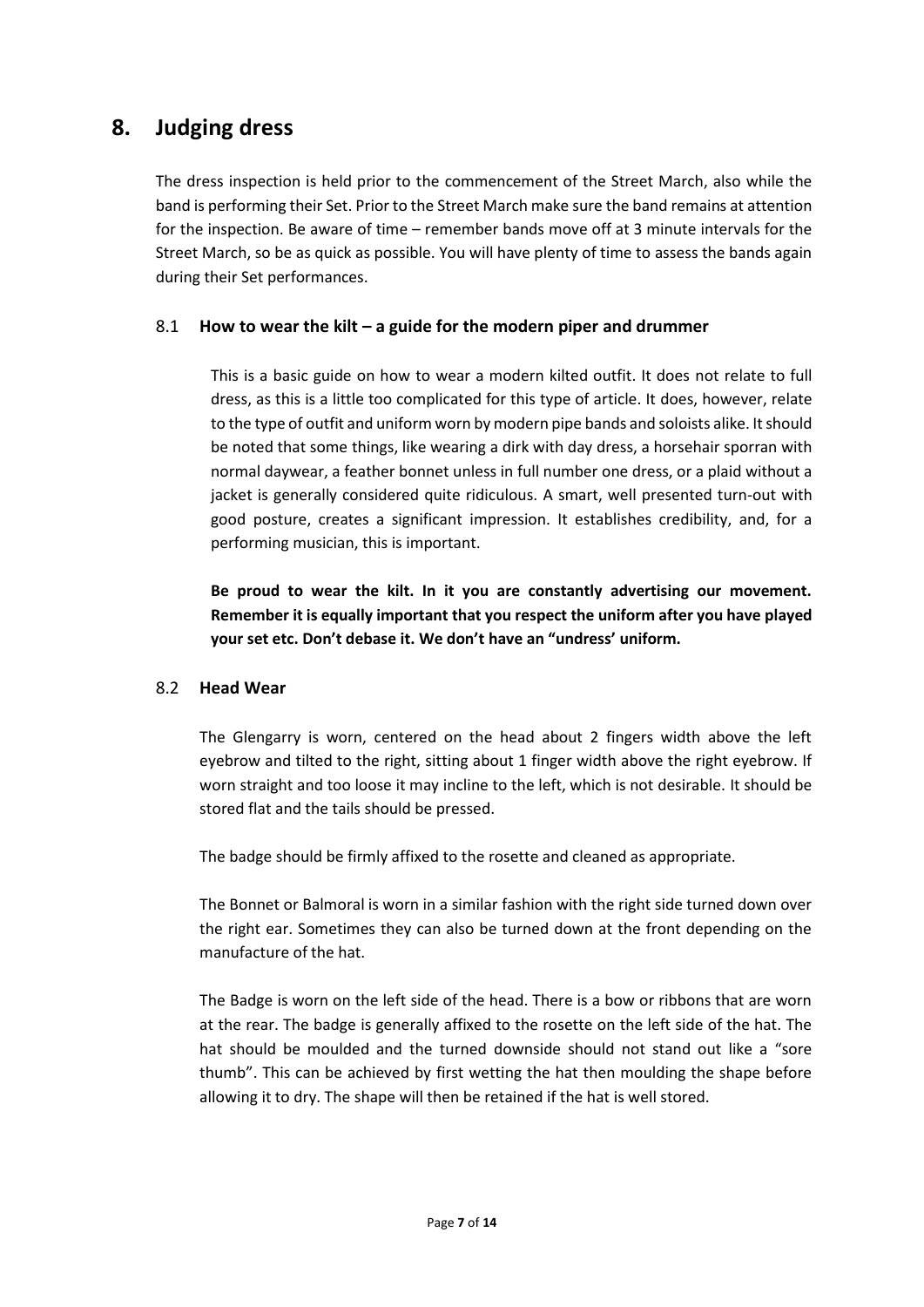## 8.3 **Necktie and Shirt**

The Necktie should be well tied and smartly worn. A half or full Windsor knot always looks best. Plain or striped ties have largely replaced tartan ties. The length of the tie should only just cover the top of the belt buckle by 2-3mms and should not be so short as to allow any shirt to be seen over the kilt. An appropriate, full buttoned white shirt, or suitable colour to match the uniform or outfit, should be worn. The shirt should be clean and well pressed.

## 8.4 **Jacket and Waistcoat**

Obviously these should be clean and well pressed. There is little to be said about how to wear them, except that Kilt jackets and waistcoats are of a different length to a normal suit coat and therefore the latter should never be worn with a kilt.

The type of jacket worn can vary with the occasion. There are day wear, evening wear and formal jackets that fit the appropriate event. Most day jackets are of a shorter length to suit wearing with the kilt and may be left unbuttoned. If it is decided by the band to leave jackets unbuttoned, then all jackets must be undone.

If it is decided to button jackets, then all jackets must be buttoned. This depends on the style of seven jacket. It is a common tradition that the bottom button of a waistcoat is never done up.

## 8.5 **Kilt, Sporran and Belt**

The kilt is worn high on the waist, just under the rib cage, and should be quite tight. It should not pucker when the waist belt is worn, which should also fit quite tightly.

The belt should be worn so that an even amount or no kilt at all is visible above the belt. Any leather belt stays should be firmly pressed against the buckle. If appropriate, leather belts should be polished as required.

The bottom of the kilt should cut across the top of the knee cap. It should be some 6cms above the floor when the wearer is kneeling in an upright position. This is best judged by the Drum Major or member responsible for checking the bands uniformity NOT THE WEARER. It should not be worn too low (which seems to be increasingly common) and it must NOT droop at the rear as it does on far too many wearers. It should be clean and well pressed. Always air and hang the kilt after wearing and don't forget the moth balls!

The best kilts are usually made of worsted wool, with the heavier weighted kilts sitting better on the wearer. They can be pleated at the back to match the pattern of the tartan or pleated to stripe in the military fashion.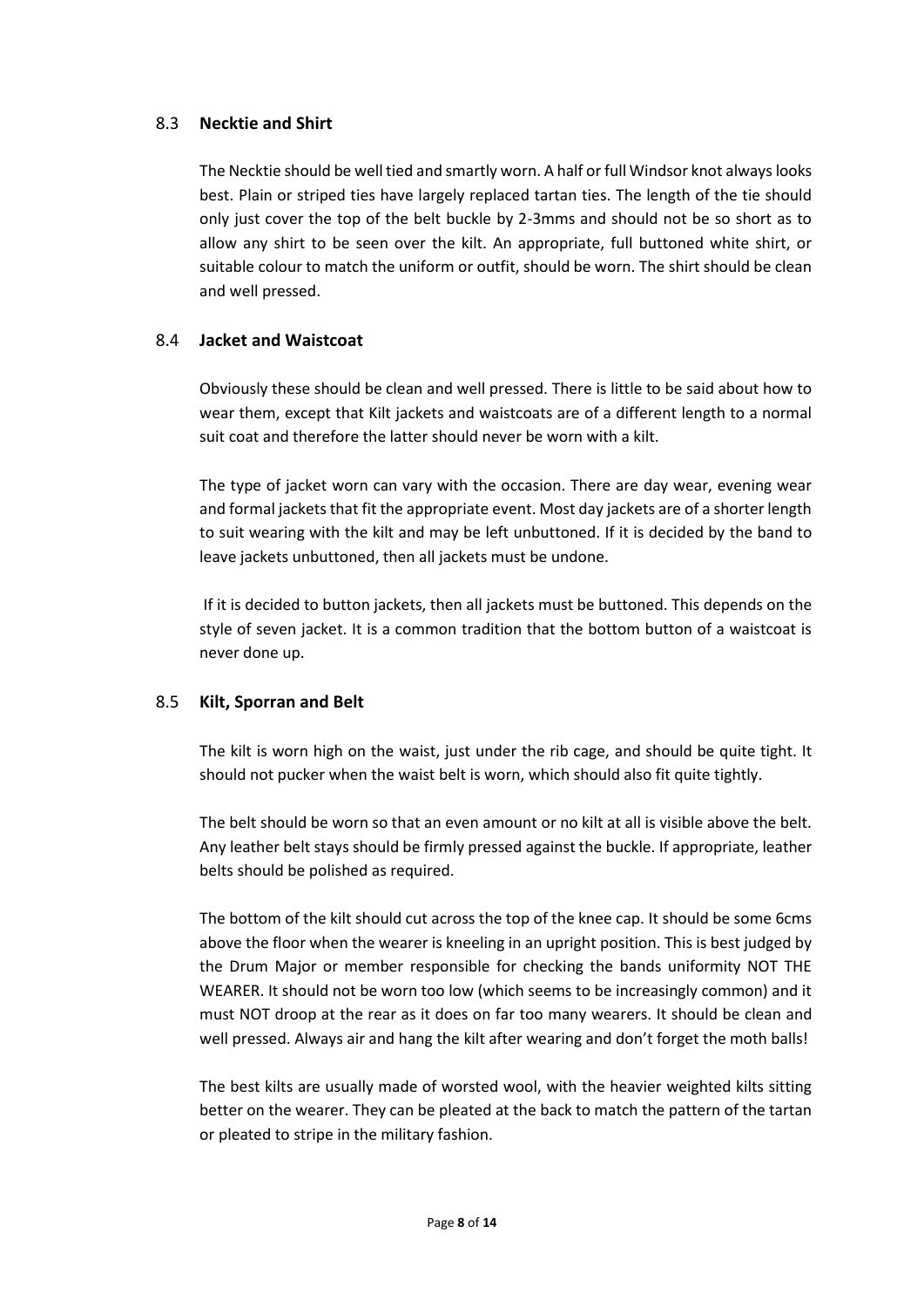The sporran, belt buckle and centre line of the kilt should all line up. This should also include the shirt buttons and tie.

The shirt should be pulled down from under the kilt so that it does not pucker and bellow around the waist.

Dress Sporrans should sit over the groin and therefore there should be a reasonable space between the belt buckle and the sporran. Ensure the straps are properly affixed and not twisted, with loose end held by a belt stay. A little boot polish should be applied to the waist belt and sporran strap and can be buffed off with a stocking to prevent any polish getting onto the kilt. Hair Sporrans, if worn, should have both lower edges level with the bottom of the kilt, with the centreline bowed slightly below it.

## 8.6 **Kilt Pin**

The kilt pin is worn on the right side of the kilt, secured on the open flap of the apron. It does NOT secure the flap to the rest of the kilt.

It is worn for its aesthetic appearance only. It is best worn about halfway up the kilt, or further down the apron, but not right at the foot of it. Usually it is affixed to follow the striped pattern of the kilt. In a band situation they should all be uniformly placed.

## 8.7 **Hose and Flashes**

There is usually a centre line with hose. This obviously should run up the centre of the shin bone. The top of each hose should be turned down the same height and the top edge should sit 4 fingers below the kneecap and level all around the leg.

They are worn lower than most newcomers expect, as they are more used to seeing walk socks, which are commonly worn higher than the kilt hose. A common error is hose pulled up far too high at the rear often almost touching kilts which are themselves too long all around or drooping badly at the rear. Both hose should be levelled so that they are each at the same height in comparison to the other.

The Sgian Dubh is worn in the right hose, pushed into the sock so as to show the top half of the handle.

Garters should be firm and support the hose and the flashes should each protrude the same distance below the turnover of the hose. Flashes should be centered on each hose and, again, the front edge should line up with the shin bone or sit exactly on the side of the leg.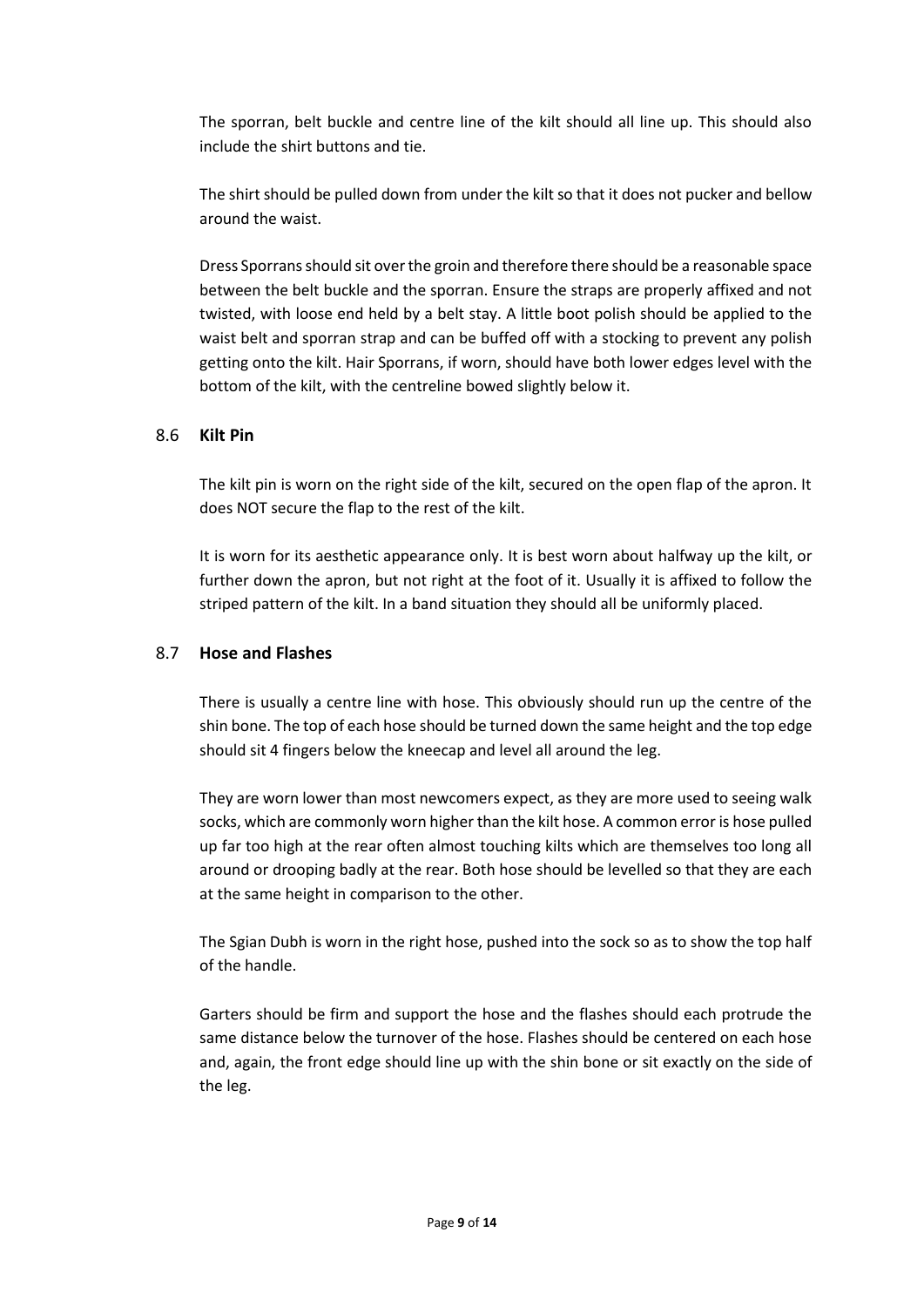#### 8.8 **Brogues**

Standard Brogues or Gillie Brogues are both appropriate for day wear. Quite often buckled shoes are worn with evening wear. They should be cleaned with boot polish, ensuring to clean the welts around the tip of the sole and ensure the toe edge of the sole is blackened. This often scuffs when walking and is overlooked by many when cleaning the shoes.

Laces on the Gillie Brogues should cross at the front a number of times, cross at the rear and then be wrapped around a hand's breadth above the ankle (not too far up the leg like a Viking) and knotted or a bow tied in the lace. The knot can be set at the front or side of the leg.

General preference seems to dictate that if the flashes are worn on the side, the laces are tied on the side. Do not wear long Gillie style laces with normal brogues or shoes. nine There is nothing worse than someone trying to obtain uniformity with the rest of a band like this. It looks comical. It is obvious that the shoes are different and adding Gillie laces does nothing to hide that fact.

## 8.9 **Overall package**

Once you have dressed yourself, check the overall impression in a full length mirror, or, if you have dressed yourself from the back of your car, have your Drum Major, Custodian etc check you over. Ensure that everything including hat, tie, kilt pattern, waist belt and sporran are all centred. Ensure that the kilt does not hang too low or droop at the rear and that the sporran is not hanging too high or low. Check that the hose are even and level all around and are not too high. Check that the flashes are correctly positioned.

## [Back to top](#page-1-0)

# **9. Judging Drum Majors**

<span id="page-9-0"></span>If possible, position yourself where you can observe the start but can also see the first wheel. The Drum Major is the figurehead of a band and should lead by example. As soon as a Drum Major steps in front of his/her band he/she is "on parade".

## 9.1 **Self-Discipline at Point 'A'**

- $\circ$  Take note how the Drum Major acts at point 'A'. Does he/she lead the band up to the marks and bobble around trying to position himself/herself.
- o Is the about turn to face the band steady or wobbly.
- o Listen to the command to 'stand at ease' 'stand easy'.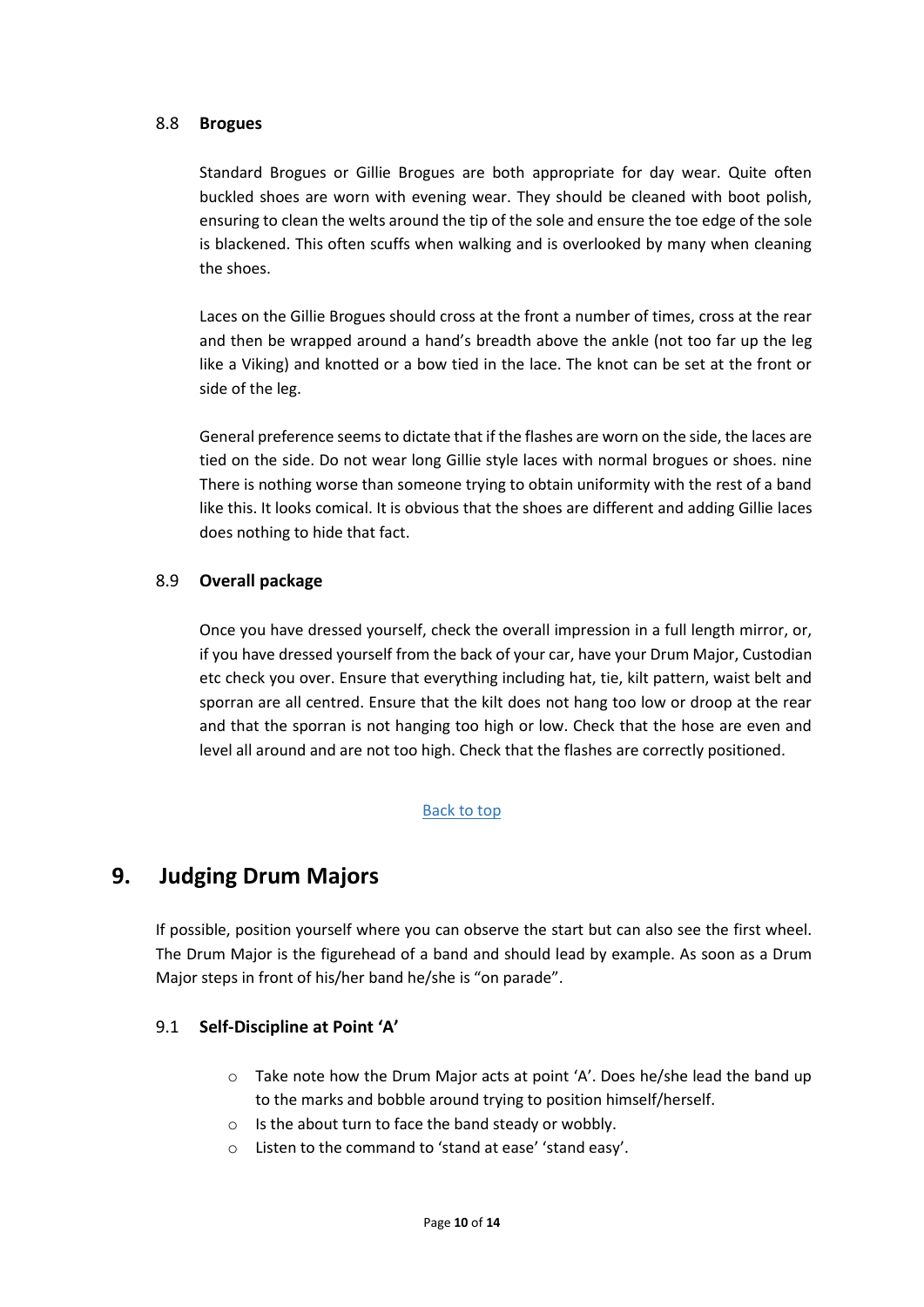- o Does the Drum Major 'stand at ease' 'stand easy' BEFORE moving through the band for a chat or talking to officials.
- $\circ$  Does the Drum Major check the height of his/her hose at point 'A'– not a good look. Listen to the commands to bring the band back up to attention.
- o Does the Drum Major give the commands from position of 'attention'.
- o Watch the about turn to face the front is it steady or wobbly.
- $\circ$  Check that the Mace is straight, with the tip of the Mace beside and slightly in advance of the right big toe, in position of 'attention.' The Mace should be held with a firm grip, thumb pointing upwards, elbow bent so as the forearm is parallel with the ground, heels together, feet apart at an angle of 45degrees. The Mace is only held on a slant at the 'easy' position.
- o Listen to the command to "Quick March".
- o Is the step off snappy.
- $\circ$  Is the Mace transferred to the left hand, for the 'carry position,' in a military movement, or is it rushed. The transfer should all be done on the left foot. Check that the right arm goes down to the side on the left foot after the transfer, then swings forward on the next left foot and does not go to the forward arm swing from the Mace.
- $\circ$  The hand must be closed on the free arm when executing movements with the Mace.

## 9.2 **Deportment**

- $\circ$  Head should be still and not turning. It is permissible to turn the head, in a military movement, when executing the wheel and then turning it back to the front, smartly, at the completion of the wheel.
- o Are shoulders steady and square to the front.
- o Is the Drum Major straight and not leaning forward from the waist.
- o Does he/she bounce when marching.
- o Eyes should be up and looking straight ahead.
- o Is arm swing straight, front to rear.
- $\circ$  Is arm swing too high in front with no back swing.
- o Look for a nice relaxed bearing.

## 9.3 **Wheels**

- o Watch Mace Drill in wheels.
- $\circ$  During the wheel watch the foot work. Feet should not kick forward and the heels should not kick up at the back. Knees should be forward, and toe dropped.
- o Is Mace parallel with the ground.
- o Does the Drum Major wander during the wheel.
- o Is the band centre of the road at the completion of the wheel.
- $\circ$  If a Drum Major chooses to 'Swagger' the Mace, it should be in cadence with the music. The left arm should be fully extended at the bottom of the 'Swagger' then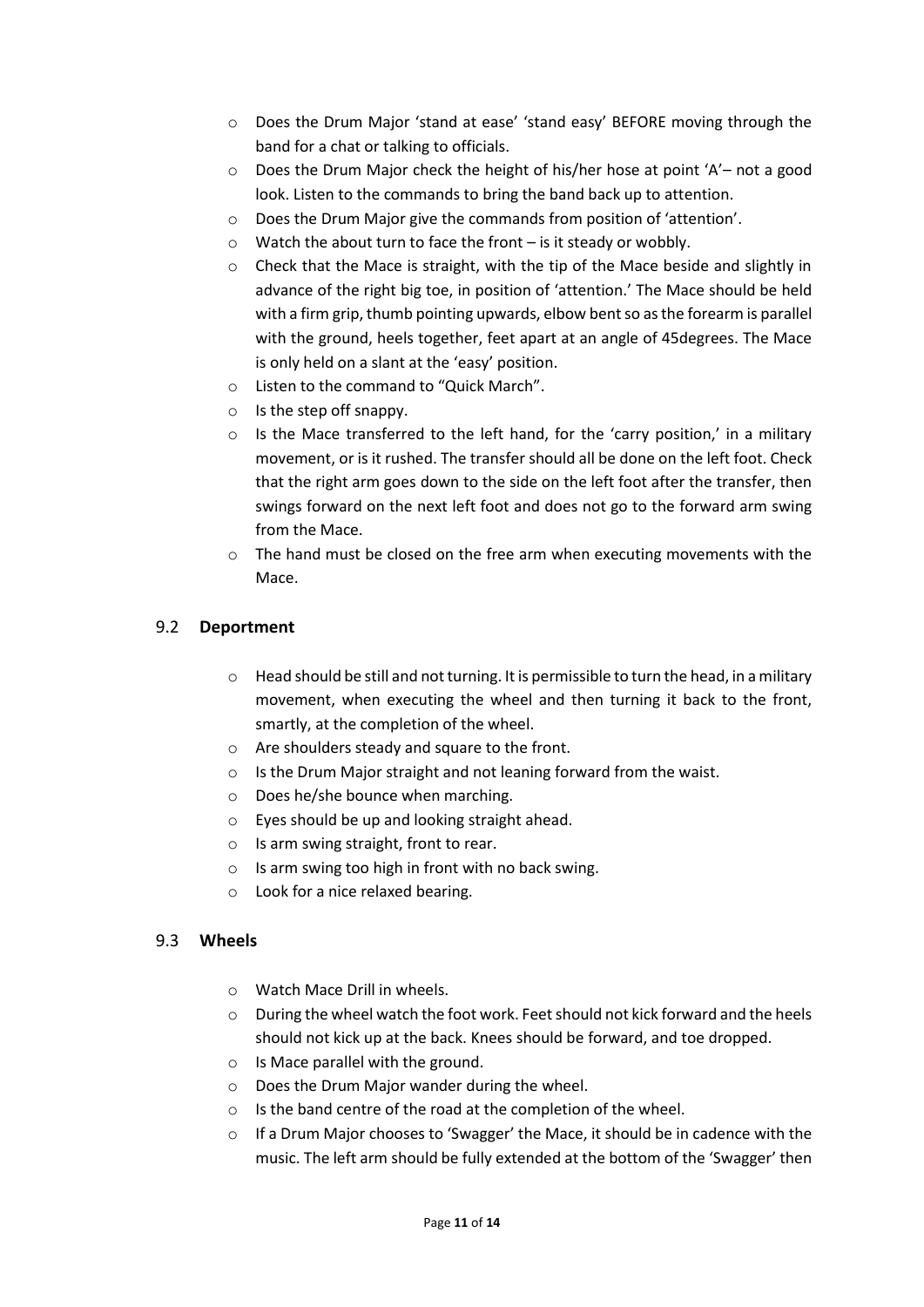curl up to the shoulder at the top of the 'Swagger.' The arm should not be pumped backwards and forwards.

- o If a Drum Major chooses to 'Walk' the Mace, the arm and foot movements must be in unison with the Mace.
- o Watch the shoulders are steady and keep a close eye on the arm swing.
- $\circ$  Make sure the arm is swinging straight, front to rear, and the wrist is locked. It is a fault of most Drum Majors to bend the arm, swing it out to the side and hook the wrist.
- o Mace at the carry should be held diagonally across the body, forearm parallel with the ground, elbow close to body. Elbow and wrist should be in line with waist belt.

## 9.4 **Dress**

Should be IMMACULATE – nothing else is acceptable. The Drum Major must be in control and portray confidence with good bearing at all times. First impressions are usually a good guide to overall performance but BE AWARE OF MISTAKING SHOWMANSHIP FOR ABILITY.

#### [Back to top](#page-1-0)

## **10. Judging Displays**

#### <span id="page-11-0"></span>10.1 **Purpose**

To assess the proficiency and the execution of the movements and evolutions a band performs during its Display.

#### 10.2 **Application**

- 10.2.1 **Drum Major:** That he or she is in control of the band at all times and directs each movement accordingly.
- 10.2.2 **Appearance:** That all members are looking straight ahead, are in step, and all are working together as required.
- 10.2.3 **Covering:** That all files are covered off from front to rear when in such formation as requires it.
- 10.2.4 **Dressing:** That all ranks maintain dressing at all times
- 10.2.5 **Execution:** That all movements and evolutions are performed by all concerned as and when required, in as a proficient standard as possible. Take note of foot lift in mark time to ensure foot heights even.
- 10.2.6 **Variety:** That a reasonable number of movements or evolutions are performed in the time available.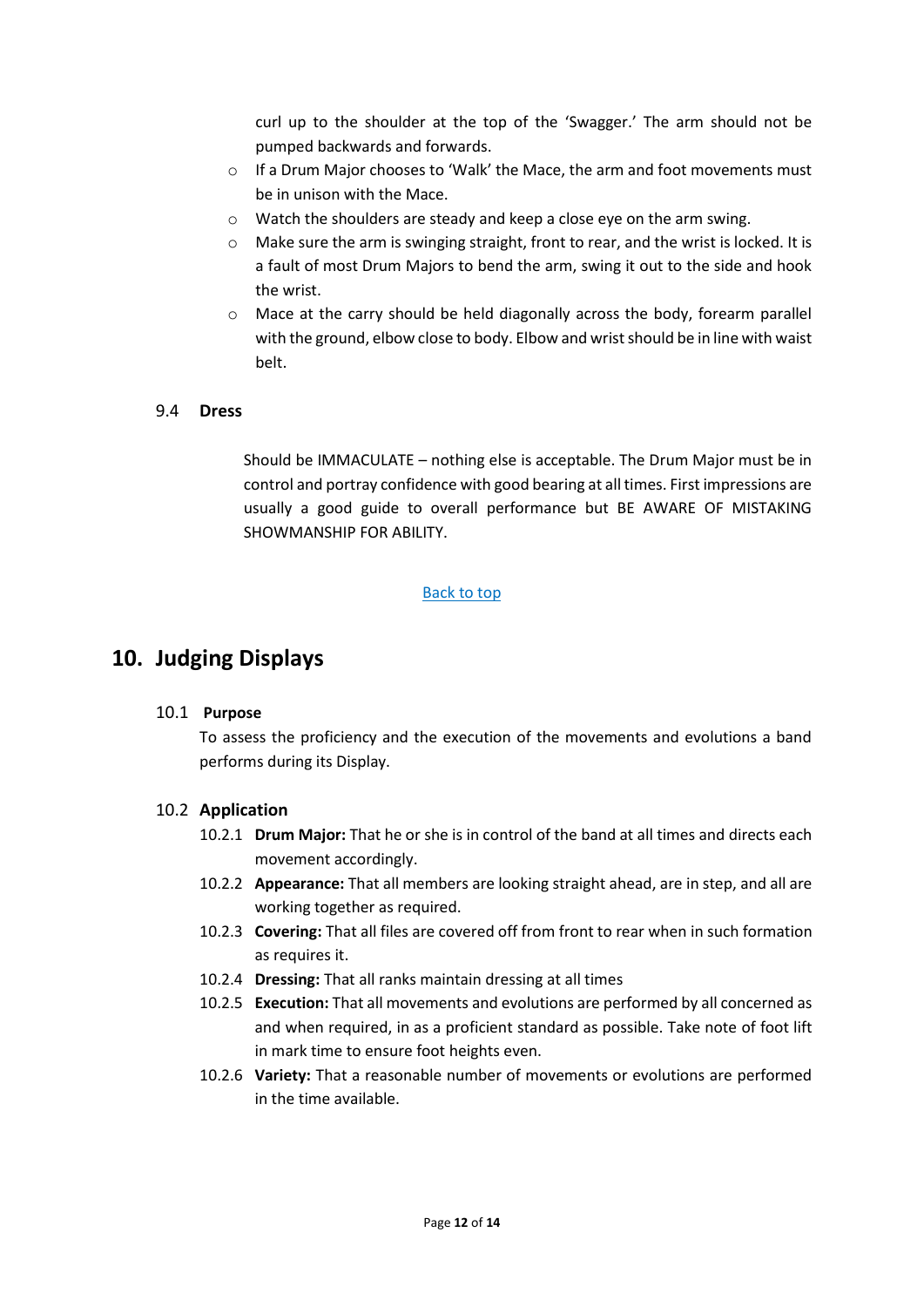## 10.3 **Judging criteria**

- 10.3.1 **Position:** Endeavour to be elevated and judge all bands from the same position.
- 10.3.2 Observation: Be alert and aware that there are no set rules and patterns to the various movements, but there are logical considerations that you can judge on viz – Dressing, Covering, out of step, mark time, slow marching, togetherness, do the movements flow nicely from one to the next, does the band make good use of the ground.
- 10.3.3 **Comments:** Make them factual, understandable and relevant. Make constructive comments that will help a band improve their performance. Give encouragement.
- 10.3.4 **Comparison:** Recognise that a particular band may perform very few actual movements and remain in band formation a lot, whilst another band may execute lots of movements and perform a good display. Ensure that the score is comparative to all others in every respect.

#### [Back to top](#page-1-0)

## **11. Judging criteria**

- <span id="page-12-0"></span>11.1 **Position:** Endeavour to be elevated and judge all bands from the same position.
- 11.2 **Observation:** Be alert and aware that there are no set rules and patterns to the various movements, but there are logical considerations that you can judge on viz – Dressing, Covering, out of step, mark time, slow marching, togetherness, do the movements flow nicely from one to the next, does the band make good use of the ground.
- 11.3 **Comments:** Make them factual, understandable and relevant. Make constructive comments that will help a band improve their performance. Give encouragement.
- 11.4 **Comparison:** Recognise that a particular band may perform very few actual movements and remain in band formation a lot, whilst another band may execute lots of movements and perform a good display. Ensure that the score is comparative to all others in every respect.

#### [Back to top](#page-1-0)

## **12. The Principles of competent judging**

- <span id="page-12-1"></span>12.1 **Honesty, Sincerity, Integrity:** You must be honest in your decisions, sincere in your comments and impartial, in order that your integrity is never questioned.
- 12.2 **Experience**: Your knowledge of drill and your ability to assess a band with regard to criticising them fairly. Such knowledge must be constantly reviewed and practiced. It is imperative that you check the area you are judging to determine any pitfalls.